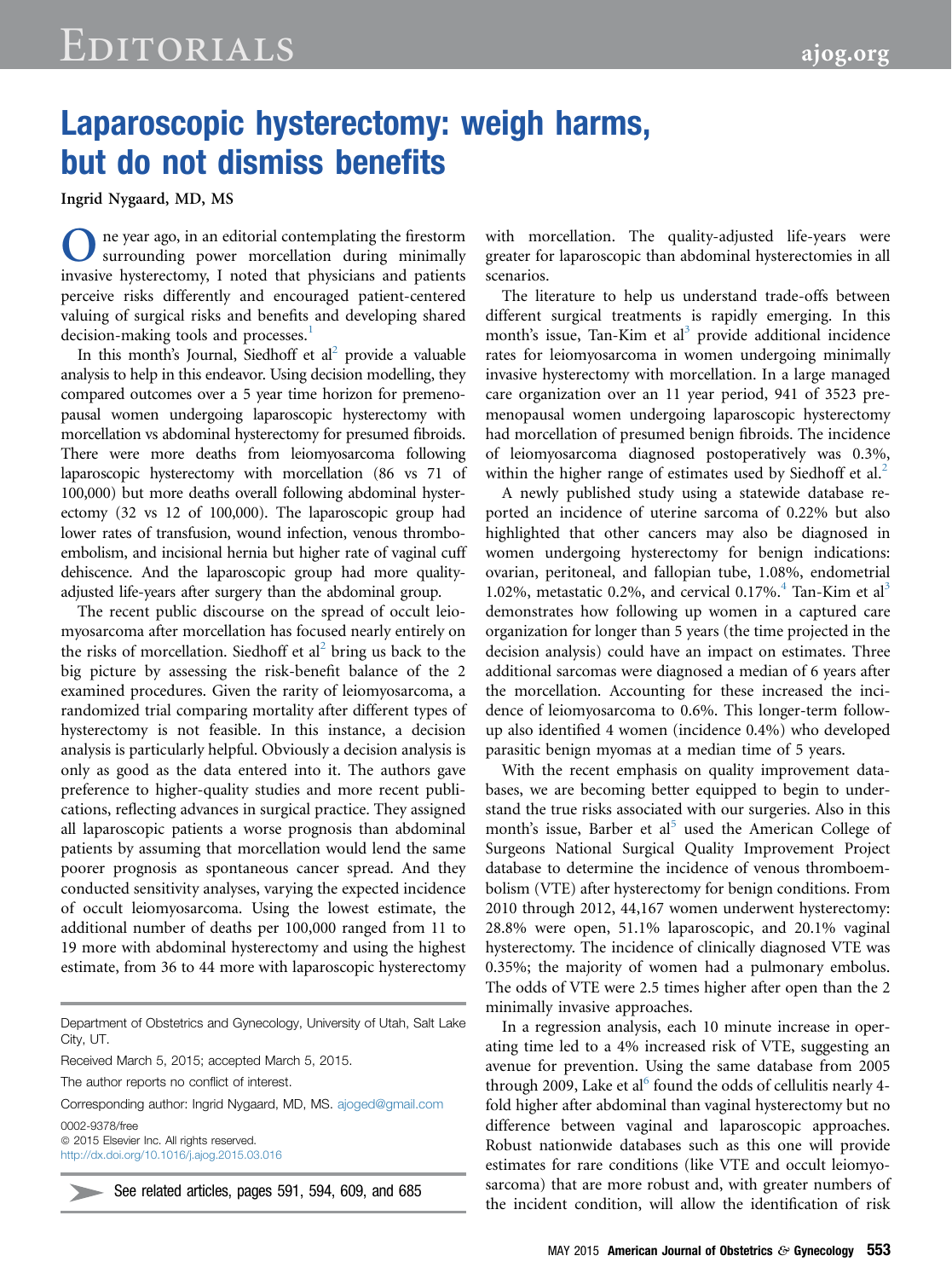<span id="page-1-0"></span>factors that are currently elusive in smaller, single-institution studies.

In November 2014, the Food and Drug Administration (FDA) acted on the data at hand and updated its previous safety communication, concluding that a number of additional treatments are available for women with symptomatic fibroids (including uterine artery embolization, high-intensity focused ultrasound, and drug therapy), that vaginal hysterectomy has at least comparable results and fewer complications than laparoscopic hysterectomy, that the FDA discourages power morcellation during hysterectomy or myomectomy, and that "some clinicians and medical institutions now advocate using a specimen bag during morcellation in an attempt to contain the uterine tissue and to minimize the risk of spread in the abdomen and pelvis."<sup>7</sup>

In the 3 months immediately following this safety notification, Desai et al<sup>8</sup> conducted an online survey of American Association of Gynecologic Laparoscopists Minimally Invasive Gynecology Surgery Fellowship program faculty to determine whether practices changed. The results, published in a Research Letter in this month's issue, suggest a dramatic change in practice over this short time interval. In 2013, 93% of respondents used morcellation, generally uncontained, during hysterectomy or myomectomy. Of these, 78% changed their surgical approach after the FDA warning. The majority used larger incisions or open procedures, whereas the remainder used innovative approaches, particularly various containment bags.

The latest Cochrane report on the route of hysterectomy concludes that the significantly improved outcomes for vaginal hysterectomy suggest that this route should be performed preferentially when possible and that where not possible, laparoscopic hysterectomy may avoid the need for abdominal hysterectomy.<sup>9</sup> The report found no evidence of benefits of laparoscopic vs vaginal approaches. Yet the number of vaginal hysterectomies performed in the United States continues to decrease.<sup>10</sup>

To counter arguments about concerns related to experience and quality given this decline, we can turn to the FINHYST study for some reassurance.<sup>11</sup> After a nationwide program to promulgate the recommendations of the Cochrane review, over a 10 year period, the proportion of hysterectomies done abdominally decreased from 58% to 24%, whereas that done vaginally increased from 18% to 44% and the proportion done laparoscopically increased slightly from 24% to 32%. The rate of complications associated with vaginal hysterectomy decreased from 22.2% to 11.7% and changed slightly in the other 2 groups. Consistent with other studies, with increasing experience, the overall occurrence of organ injuries in the laparoscopic group decreased from 2.8% to 1.7%.

The effects of changing surgical practices or wider adoption of nonsurgical management of fibroids will be clear only with careful evaluation of large numbers of women over time. The risks of newly adopted techniques are not known. Some modifications likely obviate the advantages of minimally invasive surgeries (for example, a large minilaparotomy incision may no longer incur the lower risk of wound infection and hernia associated with laparoscopic procedures). Vaginal hysterectomy is not feasible for very large fibroids, and the risks of traditionally performed morcellation during vaginal hysterectomy are not known. Data are sparse about the long-term effects of nonsurgical procedures and medications for fibroids. The risks of attempting to shrink unrecognized sarcomas using embolization, highintensity ultrasound, or medication are recognized, but the magnitude of this risk is not known.<sup>12,13</sup>

Understanding the risk-benefit balance is crucial.<sup>[14](#page-2-0)</sup> Fibroid tumors are a public health issue and, in particular for black women who have fibroids diagnosed at earlier ages, are more likely to be symptomatic and are more likely to undergo surgical intervention than other racial groups but less likely to undergo laparoscopic hysterectomies.<sup>[15,16](#page-2-0)</sup> And the financial burden of fibroids is considerable, estimated to cost the United States 5.9 billion to 34.4 billion dollars annually.<sup>[17](#page-2-0)</sup>

No decision analysis is ever the final word, and this one in the current Journal is no different. New data will continue to be added to the literature and the conclusions might stand as they are or change. It is incumbent upon clinicians and researchers to contribute high-quality, up-to-date data to this ongoing debate. But, most importantly, Siedhoff et al<sup>2</sup> remind us to keep the big picture in mind, to balance risks and benefits of different procedures, and to work vigilantly to decrease the impact of risks to the extent possible.

## **REFERENCES**

2. [Siedhoff MT, Wheeler SB, Rutstein SE, et al. Laparoscopic hysterec](http://refhub.elsevier.com/S0002-9378(15)00113-1/sref2)[tomy with morcellation vs abdominal hysterectomy for presumed](http://refhub.elsevier.com/S0002-9378(15)00113-1/sref2) fibroid [tumors in premenopausal women: a decision analysis. Am J Obstet](http://refhub.elsevier.com/S0002-9378(15)00113-1/sref2) [Gynecol 2015;212:591.e1-8](http://refhub.elsevier.com/S0002-9378(15)00113-1/sref2).

3. [Tan-Kim J, Hartzell KA, Reinsch CS, et al. Uterine sarcomas and](http://refhub.elsevier.com/S0002-9378(15)00113-1/sref3) [parasitic myomas after laparoscopic hysterectomy with power morcel](http://refhub.elsevier.com/S0002-9378(15)00113-1/sref3)[lation. Am J Obstet Gynecol 2015;212:594.e1-10.](http://refhub.elsevier.com/S0002-9378(15)00113-1/sref3)

4. [Mahnert N, Morgan D, Campbell D, Johnston C, As-Sanie S. Unex](http://refhub.elsevier.com/S0002-9378(15)00113-1/sref4)[pected gynecologic malignancy diagnosed after hysterectomy performed](http://refhub.elsevier.com/S0002-9378(15)00113-1/sref4) [for benign indications. Obstet Gynecol 2015;125:397-405.](http://refhub.elsevier.com/S0002-9378(15)00113-1/sref4)

5. [Barber EL, Neubauer NL, Gossett DR. Risk of venous thromboem](http://refhub.elsevier.com/S0002-9378(15)00113-1/sref17)[bolism in abdominal versus minimally invasive hysterectomy for benign](http://refhub.elsevier.com/S0002-9378(15)00113-1/sref17) [conditions. Am J Obstet Gynecol 2015;212:609.e1-7](http://refhub.elsevier.com/S0002-9378(15)00113-1/sref17).

6. [Lake AG, McPencow AM, Dick-Biascoechea MA, Martin DK,](http://refhub.elsevier.com/S0002-9378(15)00113-1/sref5) [Erekson EA. Surgical site infection after hysterectomy. Am J Obstet](http://refhub.elsevier.com/S0002-9378(15)00113-1/sref5) [Gynecol 2013;209:490.e1-9](http://refhub.elsevier.com/S0002-9378(15)00113-1/sref5).

7. Laparoscopic uterine power morcellation in hysterectomy and myomectomy: FDA safety communication. Available at: [http://www.fda.gov/](http://www.fda.gov/MedicalDevices/Safety/AlertsandNotices/ucm393576.htm) [MedicalDevices/Safety/AlertsandNotices/ucm393576.htm](http://www.fda.gov/MedicalDevices/Safety/AlertsandNotices/ucm393576.htm). Accessed March 2, 2015.

8. [Desai VB, Guo XM, Xu X. Alterations in surgical technique after FDA](http://refhub.elsevier.com/S0002-9378(15)00113-1/sref18) [statement on power morcellation. Am J Obstet Gynecol 2015;212:685-6.](http://refhub.elsevier.com/S0002-9378(15)00113-1/sref18) 9. [Nieboer TE, Johnson N, Lethaby A, et al. Surgical approach to hys](http://refhub.elsevier.com/S0002-9378(15)00113-1/sref6)[terectomy for benign gynaecological disease. Cochrane Database Syst](http://refhub.elsevier.com/S0002-9378(15)00113-1/sref6) [Rev 2009:CD003677](http://refhub.elsevier.com/S0002-9378(15)00113-1/sref6).

10. [Turner LC, Shepherd JP, Wang L, Bunker CH, Lowder JL. Hyster](http://refhub.elsevier.com/S0002-9378(15)00113-1/sref7)[ectomy surgical trends: a more accurate depiction of the last decade?](http://refhub.elsevier.com/S0002-9378(15)00113-1/sref7) [Am J Obstet Gynecol 2013;208:277.e1-7.](http://refhub.elsevier.com/S0002-9378(15)00113-1/sref7)

11. [Mäkinen J, Brummer T, Jalkanen J, et al. Ten years of progress](http://refhub.elsevier.com/S0002-9378(15)00113-1/sref8)[improved hysterectomy outcomes in Finland 1996](http://refhub.elsevier.com/S0002-9378(15)00113-1/sref8)-2006: a longitudinal [observation study. BMJ Open 2013;3:e003169.](http://refhub.elsevier.com/S0002-9378(15)00113-1/sref8)

<sup>1.</sup> [Nygaard I. Balancing innovation and harm. Am J Obstet Gynecol](http://refhub.elsevier.com/S0002-9378(15)00113-1/sref1) [2014;210:383-4](http://refhub.elsevier.com/S0002-9378(15)00113-1/sref1).